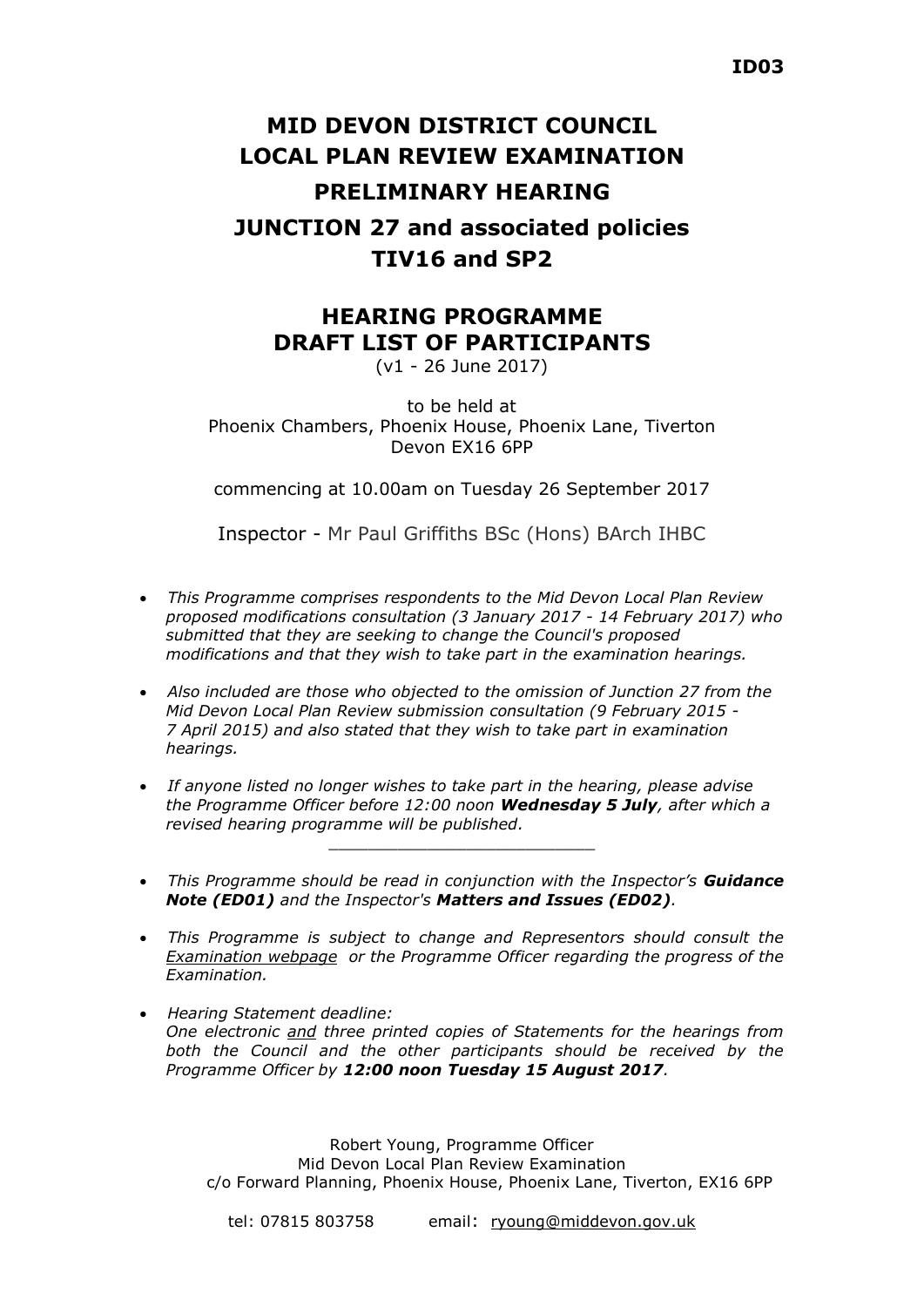#### **Tuesday 26 September 2017 – 10:00am**

#### **JUNCTION 27**

#### **Participants**

Mid Devon District Council Friends Life Ltd (GL Hearn) [3781] Lowman Manufacturing (Heynes Planning & J&K Property) [4564] The Crown Estate and TH Real Estate (Montagu Evans) [6234] Hermes (Rocke Associates) [6269] Gleeson Developments Ltd (Vail Williams) [6685] Progress Land Ltd (Heynes Planning) [6758] Tiverton Civic Society [1410] CPRE Mid Devon [6212] Willand Parish Council [44] Uffculme Parish Council [54] Sampford Peverell Parish Council [71] Exeter City Council [141] North Devon Council [3605] Taunton Deane Borough Council [6728] Cllr B Evans [3614] Eddie Dennis [4331] Cllr K Grantham [4446] Tim Pointing [5007] Mr Mark Rowan [5628] Mrs Gillian Evans [5824] Hayley Keary [6354] Elaine Keary [6355] Eric Downer [6369] Robert B C Byrom [6408] Andrew Southall [6409] Mrs M Dennis [6414] Sarah Allan [6690] Dr P A W Bratby [6714] Bob Forsyth [6721] 2015 consultation - OJ27 Kentisbeare Parish Council [76] Harcourt Kerr [1090] Hallam Land Management [4386]